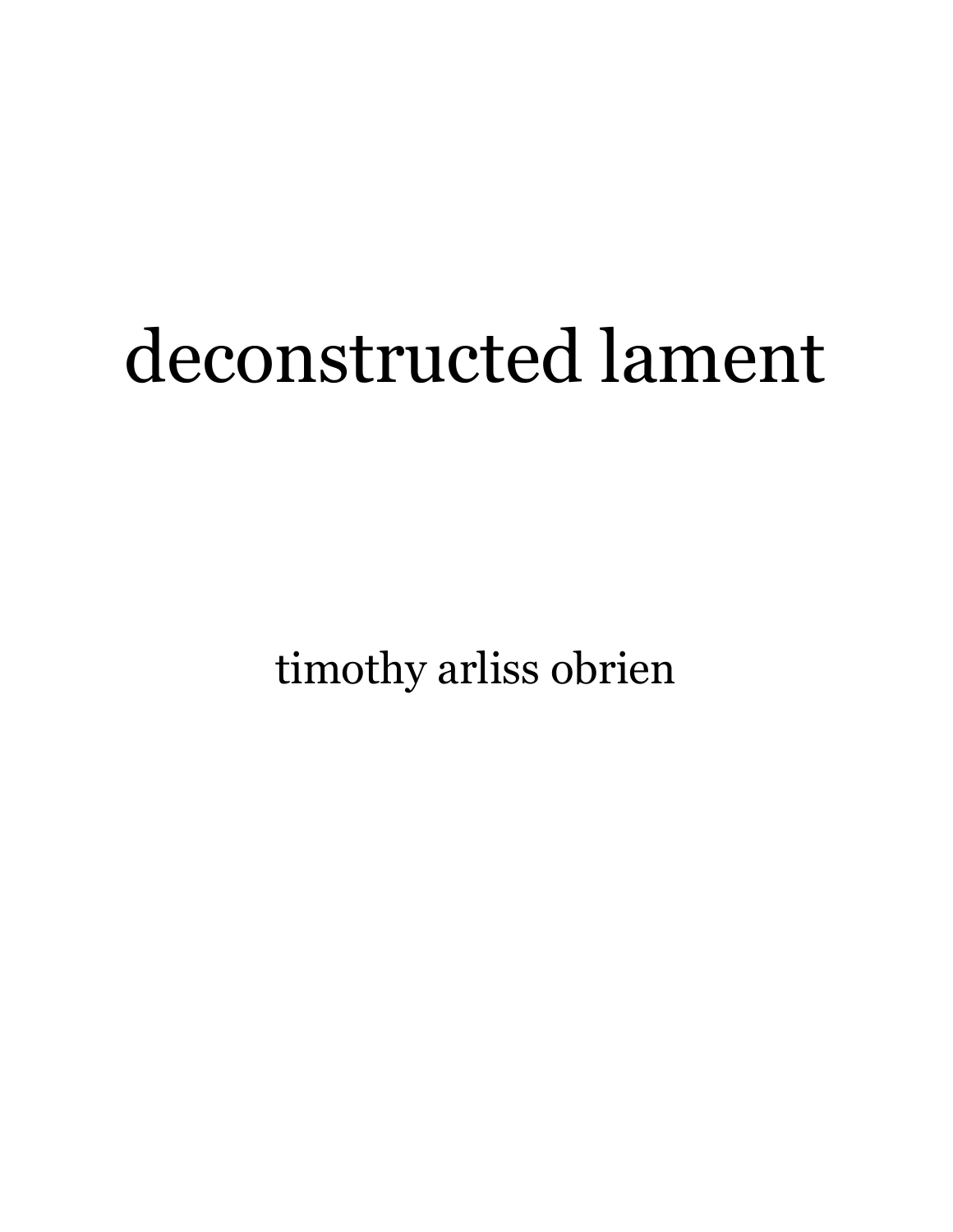This piece was formed for the 2018 concert, Made in Oregon, for the Astoria Music Festival. I had written this piece prior to the call for scores, but had trouble finding the freedom with the melodies to express my sorrow. So I decided to deconstruct the score and present it as an aleatoric piece. I compiled this piece with several other piano ideas, and released them as my second studio ep: Piano Memories.

This deconstructed score gives the pianist a challenge and a freedom. The piece consists of seven cycles, and an optional eighth cycle, with glockenspiel. The cycles can be played in any order and repeats may be taken as many times as emotions warrant. The circle-x noteheads throughout the piece are optional melody lines, while the highlighted question marks provide the opportunity for an improvised melody line.

Enjoy this piece, let the song of sorrow pour out across the keys, and from one pianist to another, don't forget to become immersed in the sound.

Tim.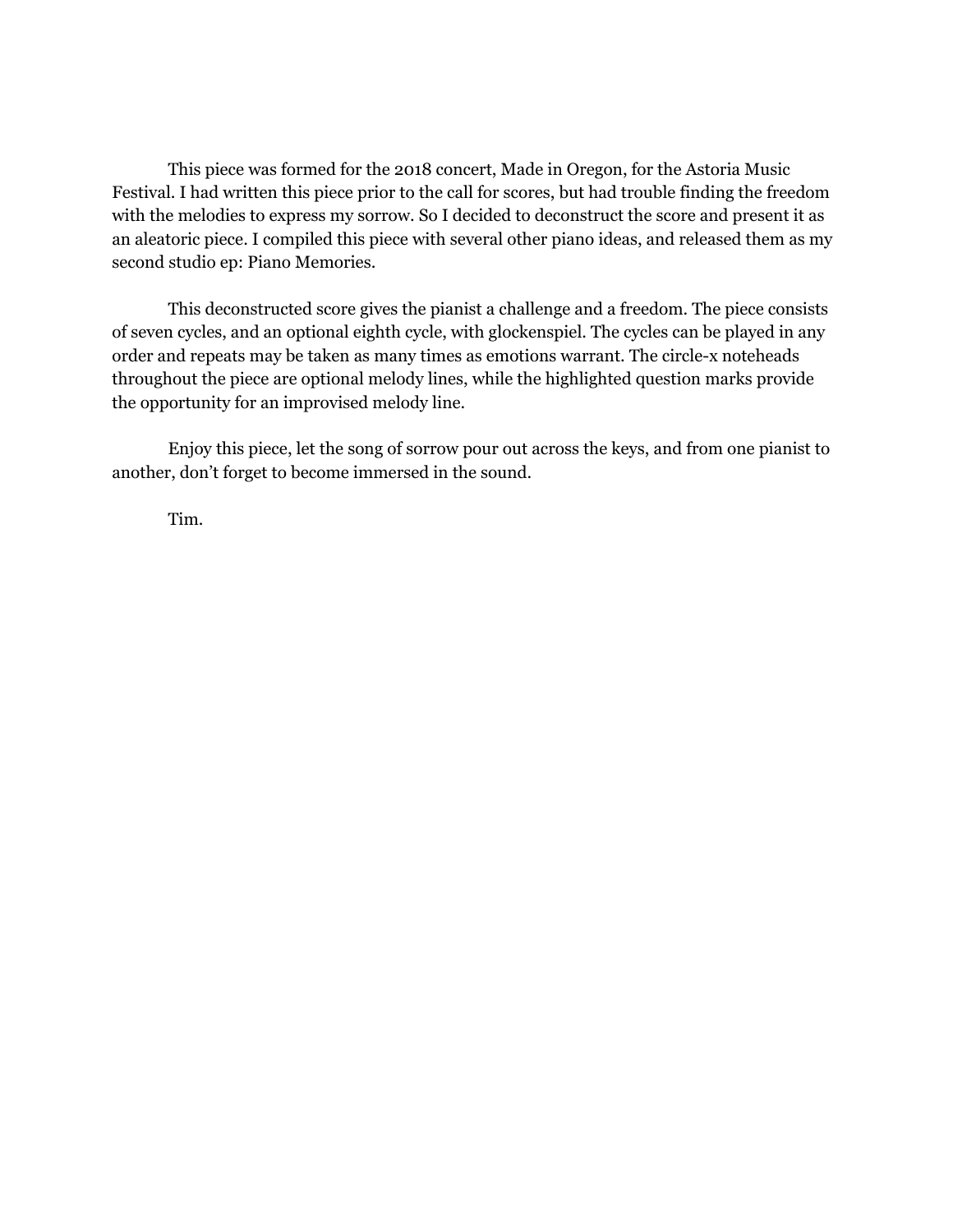